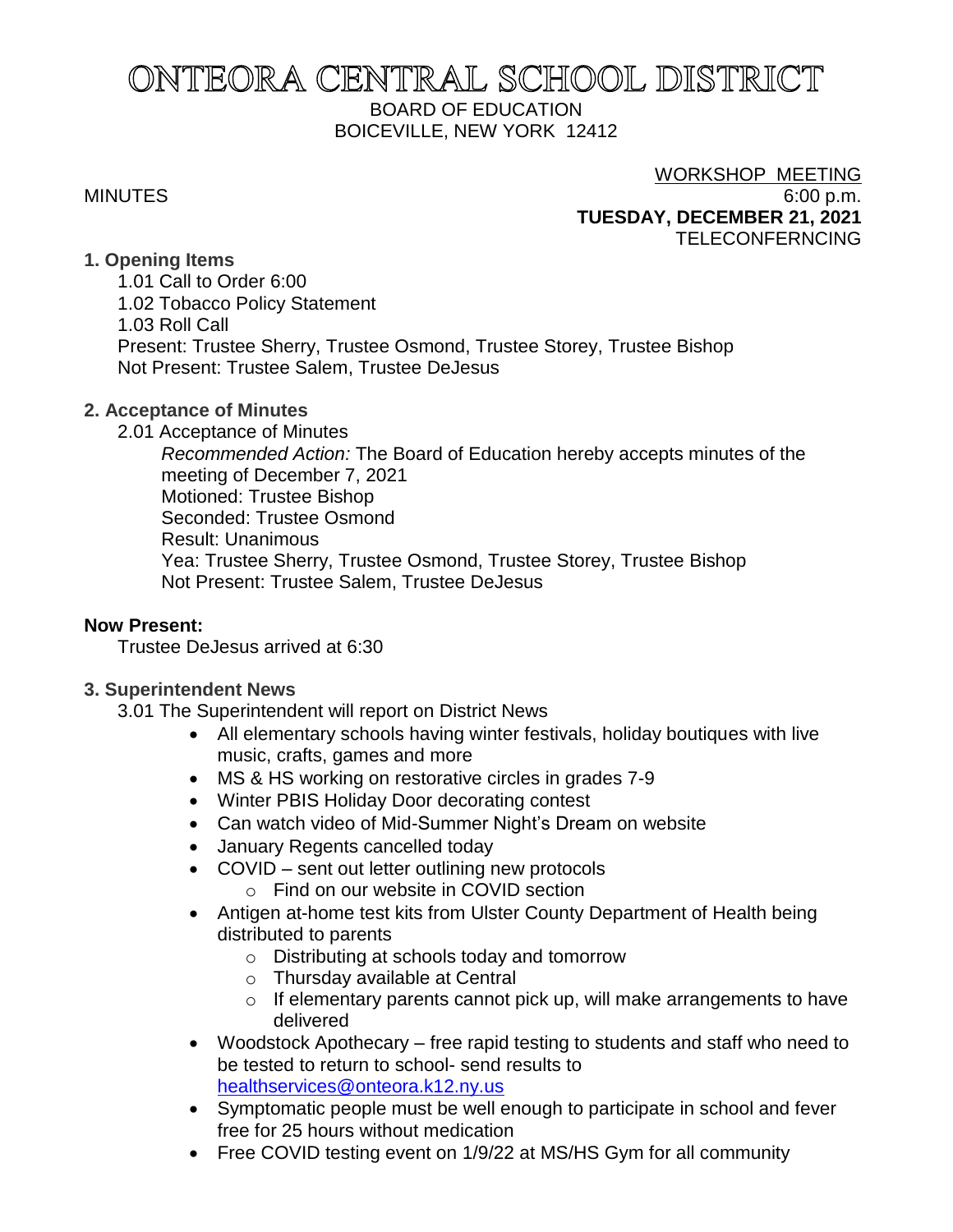members ages 2 and older – free rapid tests- results appear in 15-20 minutes

- o Selected this date because up to 14 day incubation period for COVID
- Today final meeting with architect to walk thought MS /HS renovation taking place summer of 2022
	- $\circ$  On target for getting plan to SED, hoping to have job go to bid in February
- Thank SRO and all law enforcement agencies: Olive, Shandaken and Woodstock- who provided assistance and support during the TicTik media threat – each building had police presence all day
	- o Scheduling meeting of the safety meeting in January to go over protocols and discuss social media threats

# **4. Board District News**

4.01 The Board will report District News (proposed 6:15) No news was reported

# **5. Student Representative Report**

5.01 The student Representative on the Board, Noelle Crandell, will give a report

- Student Government Joey Driscoll met with Victoria Gardens
- New Superintendent should be actively engaged in Community and made available to students
- January Regents cancelled takes pressure off
- Little Mermaid rehearsals starting

# **6. Acknowledge Public Be Heard Comments**

6.01 The Board will acknowledge the public be heard comments from the last meeting Lindsay Shands

# **7. Public and Student Comment**

7.01 Public and Students may comment on any agenda or non-agenda item (proposed 6:25)

Sarah Yanosh – Only parent in meeting for Superintendent Forum. Pivot to virtual? Concerned that there is no plan for after the break

# **8. Discussion and Possible Action**

8.01 Memorandum of Agreement

*Recommended Action:* The Board of Education hereby approves the MOA #12212021 between the Onteora Central School District and the Onteora Teachers' Association for 2 new stipends. Motioned: Trustee Bishop Seconded: Trustee DeJesus Result: Unanimous Yea: Trustee Sherry, Trustee Osmond, Trustee Storey, Trustee Bishop, Trustee DeJesus Not Present: Trustee Salem

8.02 Independent Contract retainer

*Recommended Action:* BE IT HEREBY RESOLVED on recommendation by the Superintendent of Schools that the Board of Education of the Onteora Central School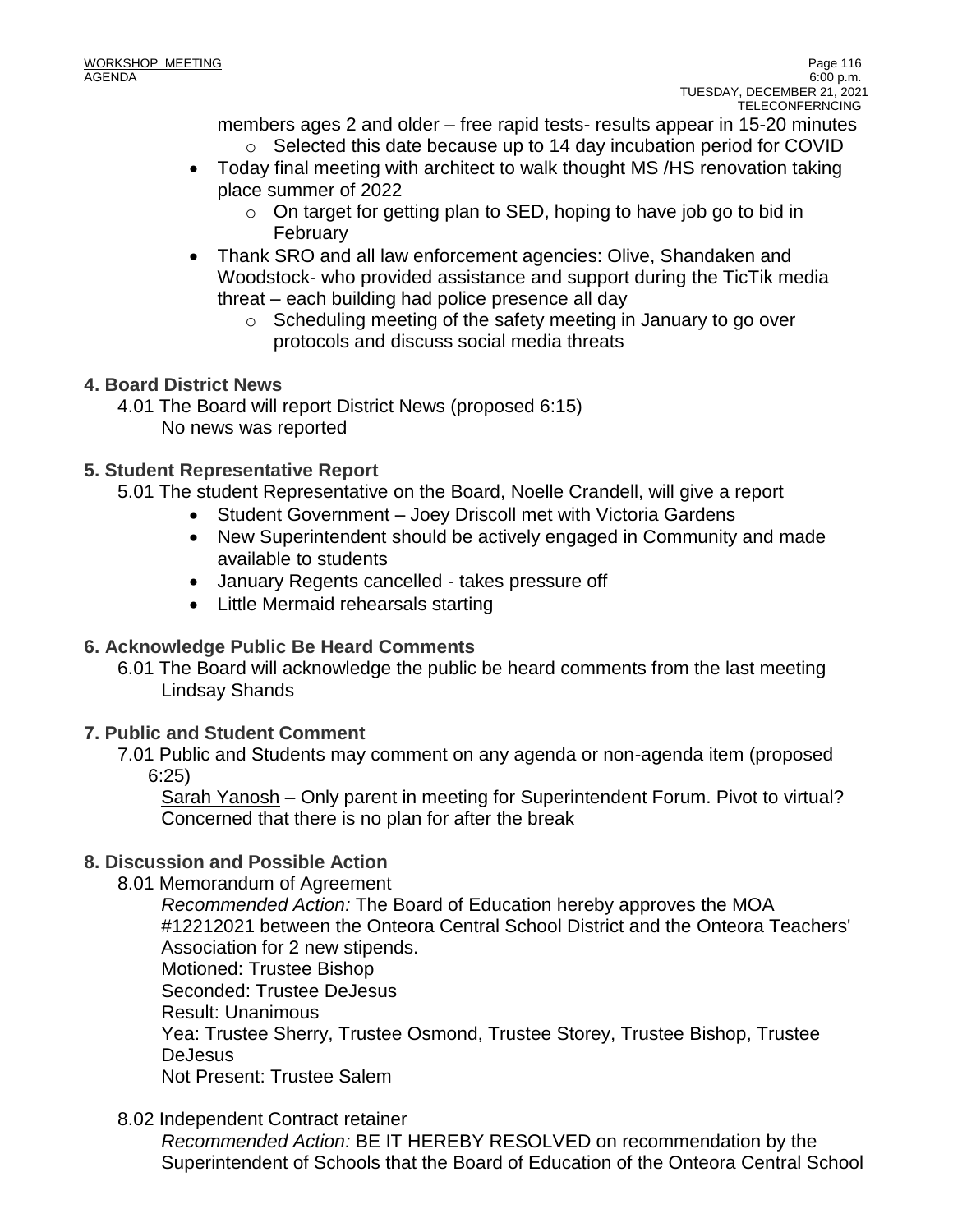District approve the Independent Contractor Retainer between the Onteora Central School District and Matthew Savatgy retained as Phoenicia Environmental Scientist in Residence effective September 27, 2021 to May 31, 2022 at a fee of \$1,500.00 per residency from invoices submitted ending: November 19, 2021, February 28, 2022 and May 31, 2022 and authorizes the Superintendent to sign such an agreement. Motioned: Trustee DeJesus Seconded: Trustee Bishop Result: Unanimous Yea: Trustee Sherry, Trustee Osmond, Trustee Storey, Trustee Bishop, Trustee **DeJesus** Not Present: Trustee Salem

8.03 Discuss & Update on 2021-2022 Board Goals (prosed 6:45 duration 20 min) 6:25

2021-2022 Board Goals

- Hire a Superintendent
	- o Retained Dr. Christensen and team
		- He has been holding meetings and surveys
		- First week of January meeting with Dr. Bill
	- Be sure the resolution on Later Start Times begins September 2022
		- o Asked the Superintendent about holding Forums
			- Superintendent received mixed messages from the Board so nothing has taken place
		- $\circ$  If BOCES doesn't change how will changing start time affect BOCES students?
			- $\blacksquare$  Have to revisit to see if information received last time is the same

8.04 Discuss Board Vacancy (proposed 7:05 duration 15 min)

- Received 7 interested parties- work together to meet with everyone have conversation with anyone interested
- Will reach out in January to schedule conversations

# **9. Consent Agenda**

9.01 Approve Consent Agenda (proposed 7:20)

6:35

*Recommended Action:* The Board hereby approves item numbers 9.02-9.04 Motioned: Trustee DeJesus Seconded: Trustee Bishop Result: Unanimous Yea: Trustee Sherry, Trustee Osmond, Trustee Storey, Trustee Bishop, Trustee

DeJesus

Not Present: Trustee Salem

9.02 Personnel Agenda

**APPOINTMENT: NON-INSTRUCTIONAL PROBATIONARY APPOINTMENT**

| <b>NAME</b>      | POSITION/SCHOOL        | EFFECTIVE DATE        | <b>REMARKS</b>              |
|------------------|------------------------|-----------------------|-----------------------------|
| Berryann, Alan   | Custodian/ B & G Dept. | $11/30/21 - 5/30/22$  | Prov. To Prob.              |
| Hapeman, Deborah | Typist/Bennett Elem.   | $01/03/22 - 07/03/22$ | Step 16, replace retirement |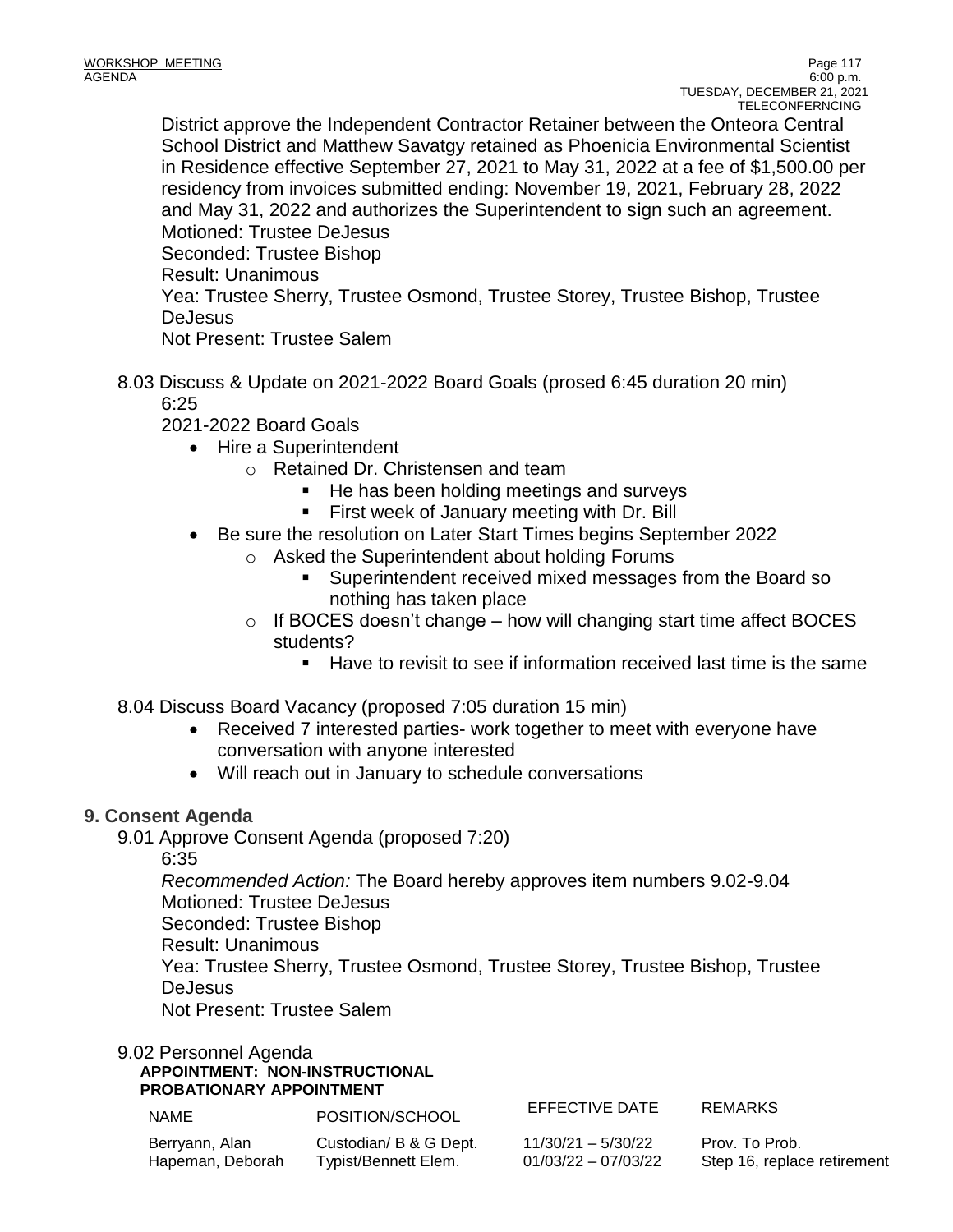| Stamatakis, Sharon *                | Administrative Aide/Typist | 01/06/22 - 07/06/22 | \$38,500.00/year |
|-------------------------------------|----------------------------|---------------------|------------------|
| VanLeuvan, Dillon                   | Custodian/ B & G Dept.     | 11/30/21 - 5/30/22  | Prov. To Prob.   |
| *Pending pre-employment processing* |                            |                     |                  |

| APPOINTMENT: NON-INSTRUCTIONAL<br><b>PART-TIME</b> |                                          |                       |                       |                |                              |
|----------------------------------------------------|------------------------------------------|-----------------------|-----------------------|----------------|------------------------------|
| <b>NAME</b>                                        | POSITION/SCHOOL                          | EFFECTIVE DATE        |                       | <b>REMARKS</b> |                              |
| Cole, Kimberly                                     | Claims Auditor/ District                 | 12/22/21              |                       |                | \$5,712.00/year              |
| Riley-Weir, Madeleine                              | PT Bus<br>Monitor/Transportation         | 12/22/21              |                       | Step 5         |                              |
| <b>EXTRA DUTY STIPENDS:</b>                        |                                          |                       |                       |                |                              |
| <b>NAME</b>                                        | <b>POSITION</b>                          |                       | <b>Effective Date</b> |                | <b>AMOUNT</b>                |
| Scherer, Rebecca                                   | Skiing-Varity- Head Coach (Boys & Girls) |                       | 12/22/21              |                | \$3,262.00                   |
| Young, Jason                                       | Basketball-Volunteer-Modified (Girls)    |                       | 12/22/21              |                | $$ -0-$                      |
| <b>RESIGNATIONS: NON- INSTRUCTIONAL</b>            |                                          |                       |                       |                |                              |
| <b>NAME</b>                                        | POSITION/SCHOOL                          | <b>EFFECTIVE DATE</b> |                       |                | <b>REMARKS</b>               |
| Benjamin, Roger                                    | PT Bus Driver/Transportation             | 12/16/21              |                       |                | Personal                     |
| Hapeman, Deborah                                   | School Monitor/Bennett                   | 12/21/21              |                       |                | To accept Typist<br>position |
|                                                    |                                          |                       |                       |                | To accept                    |
|                                                    |                                          |                       |                       |                | Teaching                     |
|                                                    |                                          |                       |                       |                | Assistant                    |
| Pearlman, Stephanie                                | School Monitor/Phoenicia                 | 12/07/21              |                       |                | position                     |
| VanLeuvan, Louise                                  | Custodial Worker/B & G dept.             | 12/31/21              |                       |                | Retirement                   |
|                                                    |                                          |                       |                       |                |                              |

#### **LEAVE OF ABSENCES: INSTRUCTIONAL**

| EMPLOYEE EFFECTIVE DATE | <b>REASON</b> |
|-------------------------|---------------|
| *approximate dates*     |               |
| $04/19/22 - 05/16/22$   | FMLA-paid     |
| $05/17/22 - 06/24/22$   | FMLA-unpaid   |
|                         |               |

#### **SUBSTITUTE**

| NAME              | <b>POSITION</b> | AMOUNT       |
|-------------------|-----------------|--------------|
| VanLeuvan, Louise | Custodial       | \$15.00/hour |
| VanLeuvan, Louise | Food Service    | \$14.00/hour |

9.03 Schedule U-The Committee on Special Education (CSE) and Committee on Pre-School Special Education (CPSE) Recommendations

*Recommended Action:* The Board hereby approves the Instruction - Schedule U-The Committee on Special Education (CSE) and Committee on Pre-School Special Education (CPSE) Recommendations, Schedule U, #12/21, Confidential, as reviewed by Trustee Salem

#### 9.04 Warrants

*Recommended Action:* The Board of Education has reviewed and hereby accepts Warrant Schedule 5

#### **10. Old Business**

10.01 The Board will discuss Old Business No old business was discussed

#### **11. New Business**

11.01 The Board will discuss New Business